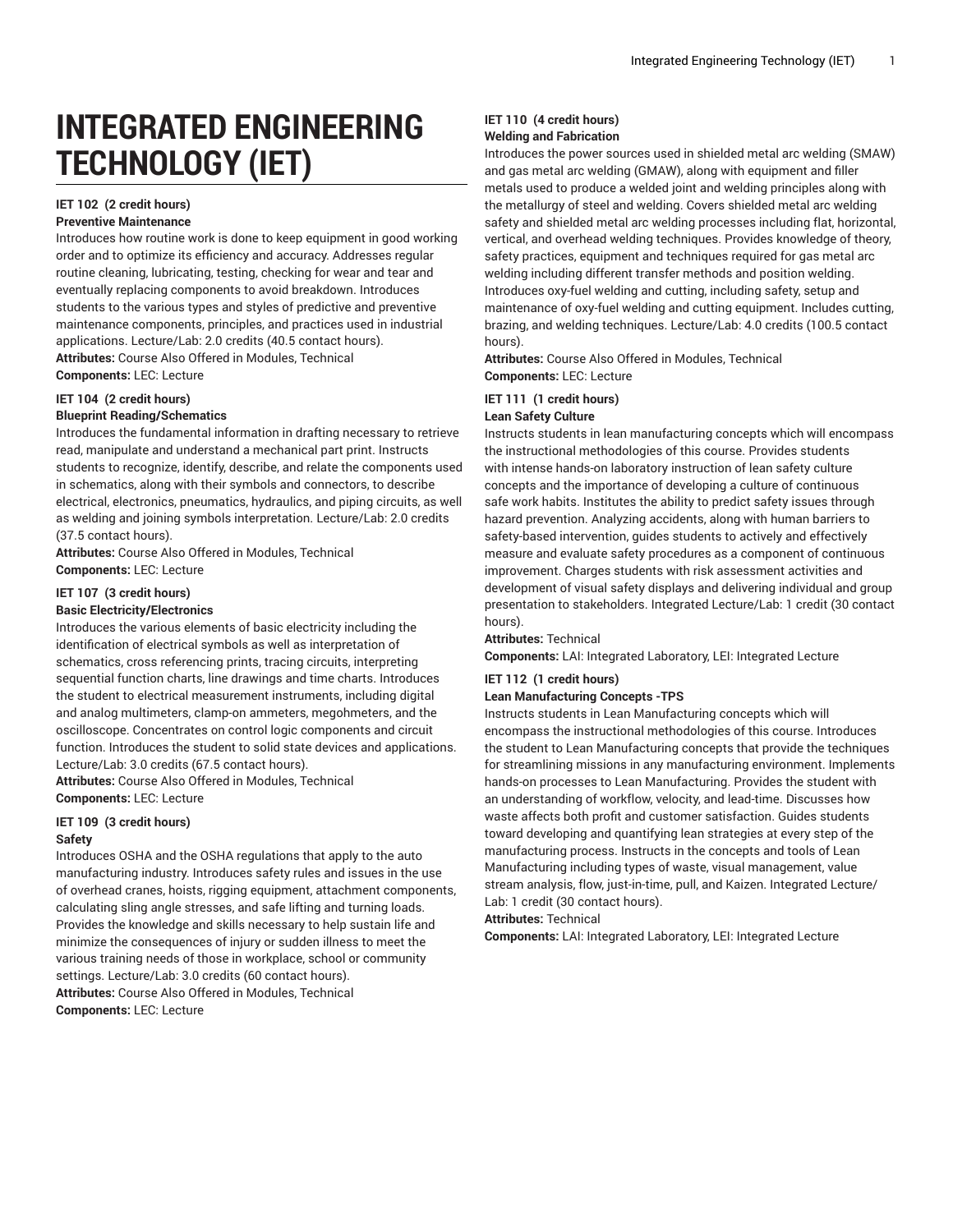# **IET 113 (1 credit hours)**

# **Lean 5S Methodology**

Instructs students in lean manufacturing concepts which will encompass the instructional methodologies of this course. Provides students with intense hands-on laboratory instruction of lean 5S principles and methods for implementing workplace organization. Instructs students on the lean 5S tools applied to organizing and maintaining workplace environments. Builds on the foundation of lean manufacturing concepts and culture by delivering a hands-on approach to the development of a safe organized working environment. Produces an understanding of the purpose and benefits behind Lean 5S methodology. Instructs the students on the importance of professionalism, teamwork, and communication skills. Participate in group activities and assignments to provide the student with workplace organization skills that are expected by employers upon employment entry. Integrated Lecture/Lab: 1 credit (30 contact hours).

**Attributes:** Technical

**Components:** LAI: Integrated Laboratory, LEI: Integrated Lecture

# **IET 114 (1 credit hours)**

# **Lean Problem Solving Methodology**

structs students in lean manufacturing concepts which will encompass the instructional methodologies of this course. Provides students with intense hands-on laboratory instruction of lean problem-solving principles and methods. Instructs students on the Lean 8-Step Problem Solving process based on the Toyota Business Practice model. Imparts a systematic approach to addressing performance and behavioral qualities that are needed for effective and efficient problem-solving outcomes. Instructs the students how to clarify and break down a problem, set achievable targets, analyze the root cause, develop countermeasures, evaluate results processes, standardize the results, and learn from failures. Fosters the development of a customer first philosophy involving all the stakeholders. Instructs the students on the importance of professionalism, teamwork, and communication skills. Participate in group activities and assignments to provide the student with problem solving skills that are expected by employers. Integrated Lecture/Lab: 1 credit (30 contact hours).

**Attributes:** Technical

**Components:** LAI: Integrated Laboratory, LEI: Integrated Lecture

# **IET 115 (1 credit hours)**

#### **Lean Machine Reliability**

Instructs students in lean manufacturing concepts which will encompass the instructional methodologies of this course. Provides students with intense hands-on laboratory instruction of lean machine reliability concepts. Describes predictive and corrective maintenance and explains how these differ from preventive maintenance. Breaks down proactive maintenance and the underlying tools and integral operations and procedures. Instructs the students in the various individual units in a system and the steps in evaluating failure mode risks and countermeasures. Integrated Lecture/Lab: 1 credit (30 contact hours). **Attributes:** Technical

**Components:** LAI: Integrated Laboratory, LEI: Integrated Lecture

# **IET 120 (4 credit hours) Machine Tool Operations**

Introduces machining operations, procedures and machines used by multi-skilled industrial maintenance technicians. Introduces the safe and correct operation of lathes, milling machines, drill presses, metal saws and hand and power tools. Requires students to work with various measuring and layout tools found in industrial environments. Lecture/ Lab: 4.0 credits (102 credit hours).

**Attributes:** Course Also Offered in Modules, Technical **Components:** LEC: Lecture

# **IET 121 (4 credit hours) Basic Electricity**

Introduces the various elements of basic electricity and electronics including ohms law, the identification of electrical symbols, interpretation of schematics, cross-referencing prints, tracing circuits, interpreting sequential function charts, line drawings, and time charts. Introduces the student to AC and DC series and parallel circuits consisting of resistive, inductive, and capacitive loads. Discusses operation of particular electronic devices such as diodes and their applications. Demonstrates troubleshooting, safety, and the appropriate use of electrical measurement instruments, including digital and analog multimeters, voltmeters, and clamp-on ammeters. Instructs on basic control circuit configurations and components to provide the student with practical concepts of basic electrical circuits. Implementation of lean manufacturing concepts encompass the instructional methodologies of this course. Lecture: 2 credits (30 contact hours). Laboratory: 2 credits (60 contact hours).

**Pre-requisite:** MAT 126 or higher-level math course. **Attributes:** Technical

**Components:** LAB: Laboratory, LEC: Lecture

# **IET 128 (3 credit hours)**

# **Introduction to Machine Tool Operation**

Instructs students in lean manufacturing concepts which will encompass the instructional methodologies of this course. Introduces machining operations, procedures, and machines used by multi-skilled industrial maintenance technicians. Introduces the safe and correct operation of lathes, milling machines, drill presses, metal saws, and hand and power tools. Requires students to work with various measuring and layout tools found in industrial environments. Lecture: 1 credit (15 contact hours) Laboratory: 2 credits (60 contact hours).

#### **Attributes:** Technical

**Components:** LAB: Laboratory, LEC: Lecture

# **IET 200 (1 credit hours)**

# **General Tools**

Introduces safe and effective use of hand and power tools. Emphasizes the application and maintenance of the most common tools used by multi-skilled industrial maintenance technicians. Integrated Lecture/Lab: 1 credit (19.5 contact hours).

# **Attributes:** Technical

**Components:** LAI: Integrated Laboratory, LEI: Integrated Lecture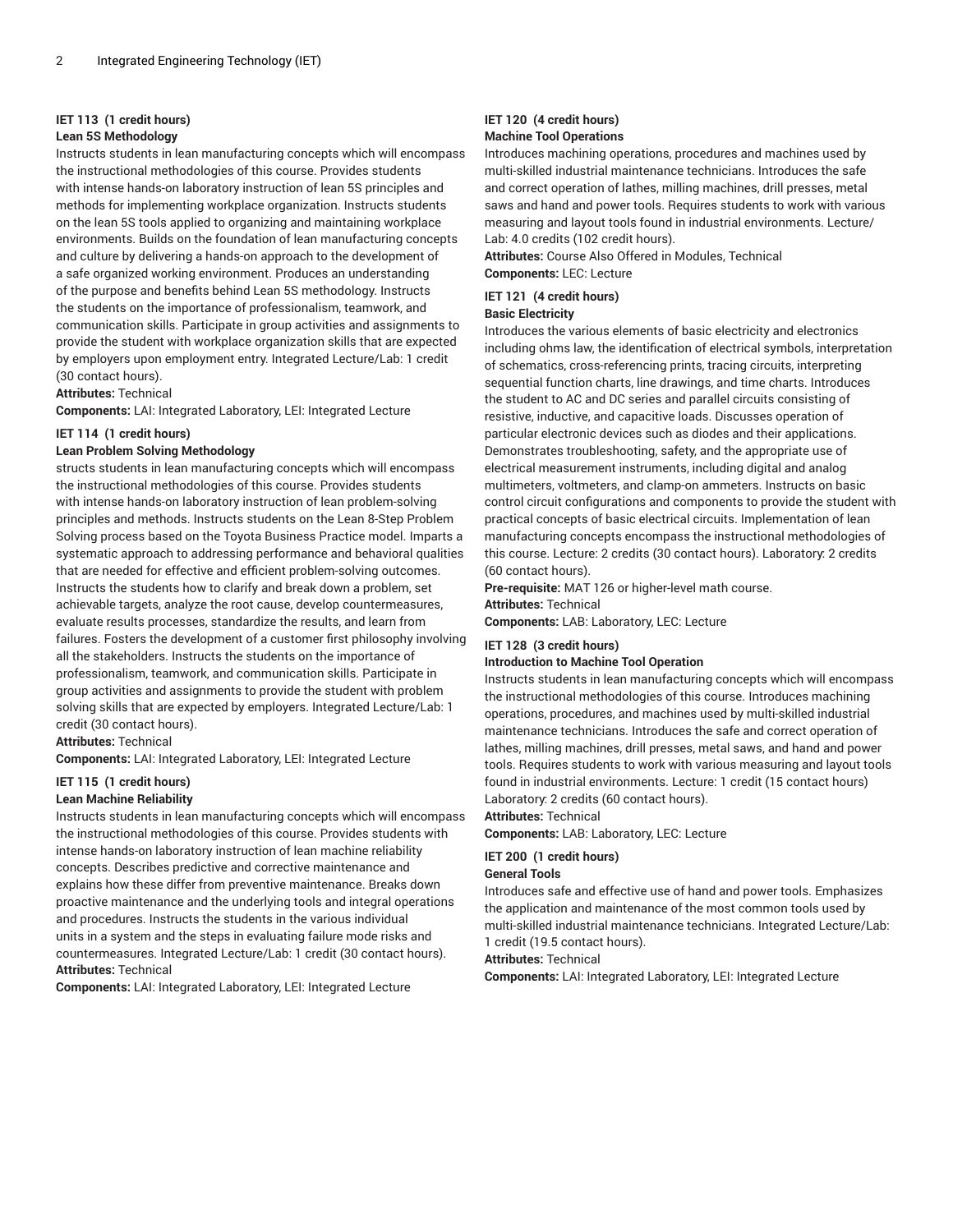# **IET 201 (6 credit hours)**

# **Electrohydraulics/Pneumatics**

Explains the fundamental concepts of fluid power and electro-fluid power systems. Covers the principles of fluid power, calculations of physical properties of fluids and their ability to do work. Introduces the various fluid power components, symbols, circuits. Introduces troubleshooting of fluid power components and systems with an emphasis on safety. Addresses fluids, filters, reservoirs, piping, pumps, actuators, accumulators, control valves, and combination circuits. Lecture/Lab: 6.0 credits (120 contact hours).

**Attributes:** Course Also Offered in Modules, Technical **Components:** LEC: Lecture

# **IET 202 (4 credit hours)**

# **Motor Controls and Sensing Devices**

Instructs students in lean manufacturing concepts which will encompass the instructional methodologies of this course. Covers the diversity of motor control circuits and devices including: theory of operation and applications in automation control, troubleshooting, and repair. Introduces identification, installation, replacement, and troubleshooting of electronic input and output sensing devices, relays, motor starters, and contactors. Provides an introduction of proportional integral and derivative control. Includes automation output devices including AC, DC, relays, and motor starters along with sizing of components for various applications. Lecture: 2 credits (30 contact hours.) Laboratory: 3 credits (60 contact hours).

**Pre-requisite:** IET 121, or EET 119, or ELT 110 or (IMT 110 and IMT 111). **Attributes:** Technical

**Components:** LAB: Laboratory, LEC: Lecture

#### **IET 203 (5 credit hours)**

# **Programmable Logic Controllers**

Introduces Programmable Logic Controllers (PLC) and elements needed for an automated industrial control system. Introduces memory and project organization within a PLC and provides instruction in basic numbering systems, computer and PLC terminology. Introduces PLC control functions, program structures, language standards, wiring and troubleshooting methods, as well as, real world communications. Requires the student to program a PLC which may include a combination of ladder logic, structured text, sequential function chart and/or function block languages. Includes various protocols of industrial communications used between PLC controlled machines, PLC to PLC, PLC to computer, and computer to computer. Lecture/Lab: 5.0 credits (109.5 contact hours).

**Attributes:** Course Also Offered in Modules, Technical **Components:** LEC: Lecture

# **IET 204 (6 credit hours)**

# **Automated Motor Controls**

Instructs students in lean manufacturing concepts which will encompass the instructional methodologies of this course. Introduces principles, applications, and elements needed for an integrated automated industrial control system. Integrates Programmable Logic Controllers (PLC) with AC and DC electric motor speed control using variable speed drives, variable frequency drives, and soft starters. Includes installation practices, logic fundamentals, and numbering systems relative to PLC programming of inputs, outputs, timers and counters, comparators, basic data manipulation, and safety circuits as well as, programming practices for VFD and VSD systems. Lecture: 3 credits (45 contact hours). Laboratory: 3 credits (90 contact hours).

**Pre-requisite:** [IET 121 or ELT 110 or EET 119 or (IMT 110 and IMT 111) with a minimum letter grade of "C"] and [IET 201 or (EET 270 and 271) or (IMT 220 and 221) with a minimum letter grade of "C"] or consent of Integrated Engineering Technology program coordinator. **Attributes:** Technical

**Components:** LAB: Laboratory, LEC: Lecture

# **IET 205 (4 credit hours) Robot Maintenance**

Introduces robotics in regard to industrial robotic safety standards, applications, types of classes for industrial robots, basic system components, robotic motion concepts, key programming techniques, definitions and the common terms associated with computer integrated manufacturing (CIM) as it relates to robotic cells. Instructs students on the mastering concepts of preventive maintenance techniques required for a robot and their backup systems in addition to recovery procedures needed to interpret robot error codes and perform a safe recovery start up procedure on robotics equipment, as well as integrating robotic applications in a PLC-controlled, automated system. Lecture/ Lab: 4.0 credits (82.5 contact hours).

**Attributes:** Course Also Offered in Modules, Technical **Components:** LEC: Lecture

#### **IET 206 (5 credit hours)**

#### **Controls and Instrumentation**

Covers the diversity of control devices including: theory of operation, applications in automation control and troubleshooting and repair. Introduces identification, installation, replacement, and troubleshooting of automation controller circuit boards and modules. Includes the installation, maintenance and troubleshooting of common input devices. Provides for discussion of methods of motor controls including on-off, proportional, integral, and derivative including PID loop tuning and quality. Covers automation output devices including AC, DC, and servo motors, variable speed drives, relays, motor starters and sizing of components for various applications. Lecture/Lab: 5.0 credits (105 contact hours). **Attributes:** Course Also Offered in Modules, Technical **Components:** LEC: Lecture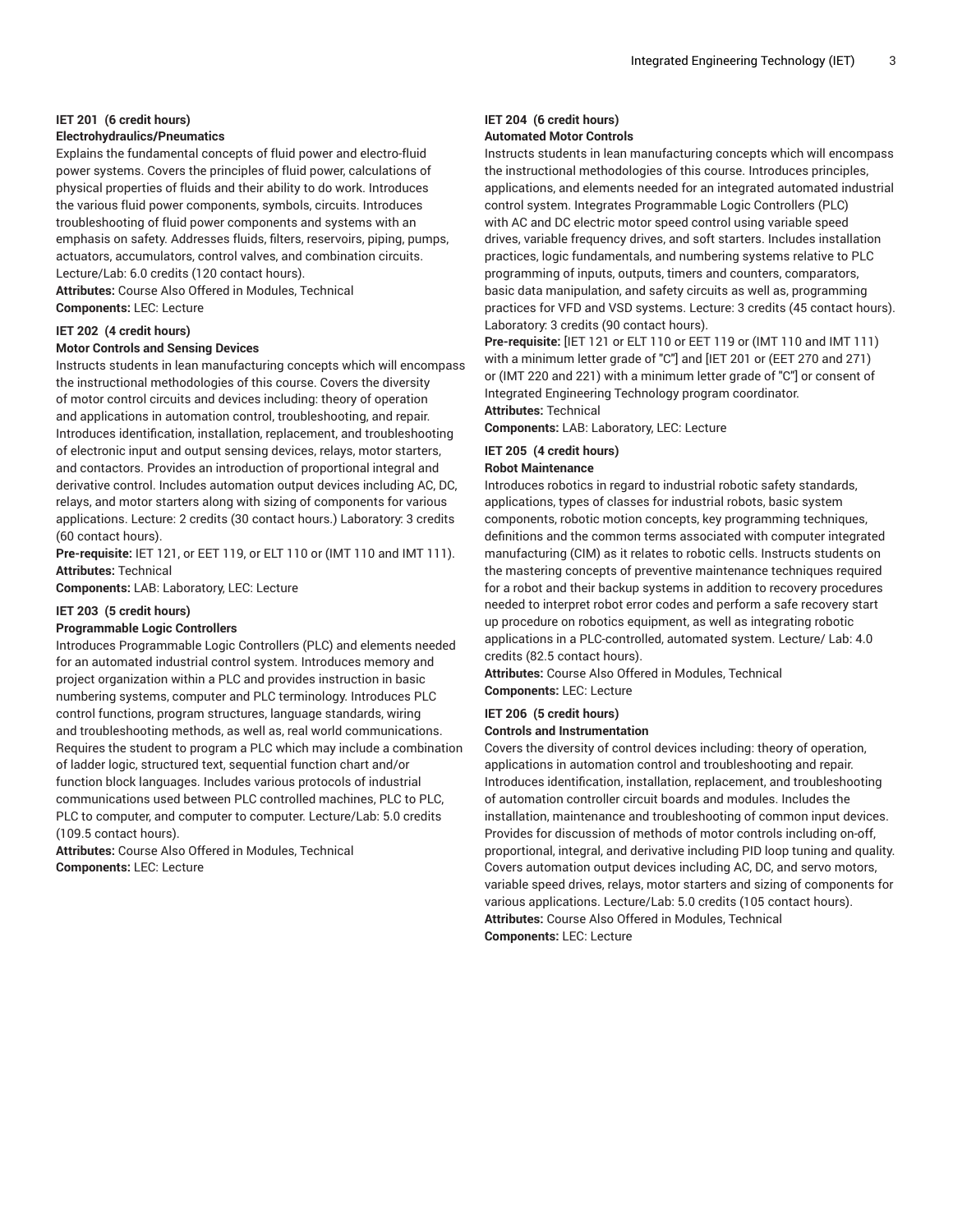# **IET 207 (4 credit hours)**

# **Electro-Hydraulics and Pneumatics**

Instructs students in lean manufacturing concepts which will encompass the instructional methodologies of this course. Explains the fundamental concepts of fluid power and electro-fluid power systems. Covers the principles of fluid power, calculations of physical properties of fluids, and their ability to do work. Introduces the various fluid power components, symbols, and circuits. Introduces troubleshooting of fluid power components and systems with an emphasis on safety. Addresses fluids, filters, reservoirs, piping, pumps, actuators, accumulators, control valves, and combination circuits. Lecture: 2 credits (30 contact hours) Laboratory: 2 credits (60 contact hours).

**Attributes:** Technical

**Components:** LAB: Laboratory, LEC: Lecture

# **IET 208 (4 credit hours)**

# **Mechanical Drives**

Instructs students in lean manufacturing concepts which will encompass the instructional methodologies of this course. Introduces safety, maintenance techniques, and procedures used to maintain industrial equipment, including industrial couplings, chains, sprockets, belts, bearings, shafts, brakes, clutches gears, and cams. Addresses the principles of power transmission, calculations of speed and force transmission. Lecture: 2 credits (30 contact hours) Laboratory: 2 credits (60 contact hours).

**Attributes:** Technical

**Components:** LAB: Laboratory, LEC: Lecture

# **IET 1091 (0.7 credit hours)**

# **Basic OSHA Safety**

Introduces OSHA and the OSHA regulations that apply to the auto manufacturing industry. Lecture/Lab: 0.7 credits (12 contact hours). **Components:** LEC: Lecture

# **IET 1092 (0.4 credit hours)**

# **Hoists and Cranes**

Introduces the basic concepts and safety rules and issues related to the use of overhead cranes and hoists. Lecture/Lab: 0.4 credit (6 contact hours).

**Components:** LEC: Lecture

# **IET 1093 (1.2 credit hours)**

# **Rigging Awareness & Fundamentals**

Introduces the basic concepts and safety rules and issues related to the use of rigging equipment, attachment components, calculating sling angle stresses, and safe lifting and turning loads. Lecture/Lab: 1.2 credits (25.5 contact hours)

**Components:** LEC: Lecture

# **IET 1094 (0.7 credit hours)**

# **First Aid, CPR, & AED**

Provides knowledge and skills necessary to help sustain life and minimize the consequences of injury or sudden illness until advanced medical help arrives. Includes first aid, CPR and AED lessons to meet the various training needs of those in workplace, school or community settings. Lecture/Lab: 0.7 credits (16.5 contact hours).

**Components:** LEC: Lecture

# **IET 1101 (0.5 credit hours) Introduction to Arc Welding**

Introduces the power sources used in shielded metal arc welding (SMAW) and gas metal arc welding (GMAW), along with equipment and filler metals used to produce a welded joint and welding principles along with the metallurgy of steel and welding. Lecture: 0.5 credits (7.5 contact hours).

**Attributes:** Due to Inacitvity **Components:** LEC: Lecture

# **IET 1201 (0.1 credit hours)**

# **Intro to Machining Operations**

Introduces machining operations. Focuses on the safe application of the most common machining procedures and machines used by multi-skilled industrial maintenance technicians. Lecture: 0.1 credits (1.5 contact hours).

**Components:** LEC: Lecture

# **IET 1202 (0.6 credit hours)**

# **Turning**

Introduces safe operation of lathes, primarily engine and tool room lathes. Addresses various types of lathes used in industry, their component parts, and associated safety precautions. Emphasizes the most common lathe operations required by multi-skilled industrial maintenance technicians. Lecture/Lab: 0.6 credits (16.5 contact hours). **Components:** LEC: Lecture

# **IET 1203 (0.8 credit hours)**

# **Milling**

Introduces safe operation of milling machines, primarily vertical milling machines. Addresses the various types of milling machines used in industry, their component parts, and associated safety precautions. Emphasizes the most common milling operations required by multiskilled industrial maintenance technicians. Lecture/Lab: 0.8 credits (22.5 contact hours).

**Components:** LEC: Lecture

# **IET 1204 (0.5 credit hours) Drill Press**

Introduces safe operation of drill presses, primarily the sensitive drill press. Addresses the various types of drilling machines used in industry, their component parts, and associated safety precautions. Emphasizes the most common drilling operations required by multi-skilled industrial maintenance technicians. Lecture/Lab: 0.5 credits (13.5 contact hours). **Components:** LEC: Lecture

# **IET 1205 (0.4 credit hours)**

# **Saws**

Introduces safe operation of saws, primarily the horizontal and contour band saw. Addresses the various types of metal saws used in industry, their component parts, and associated safety precautions. Emphasizes the most common sawing operations required by multi-skilled industrial maintenance technicians. Lecture/Lab: 0.4 credits (10.5 contact hours). **Components:** LEC: Lecture

# **IET 1206 (0.7 credit hours)**

# **Hand and Power Tools**

Introduces safe and effective use of hand and power tools. Emphasizes the application of the most common tools used by multi-skilled industrial maintenance technicians. Lecture/Lab: 0.7 credits (16.5 contact hours). **Components:** LEC: Lecture